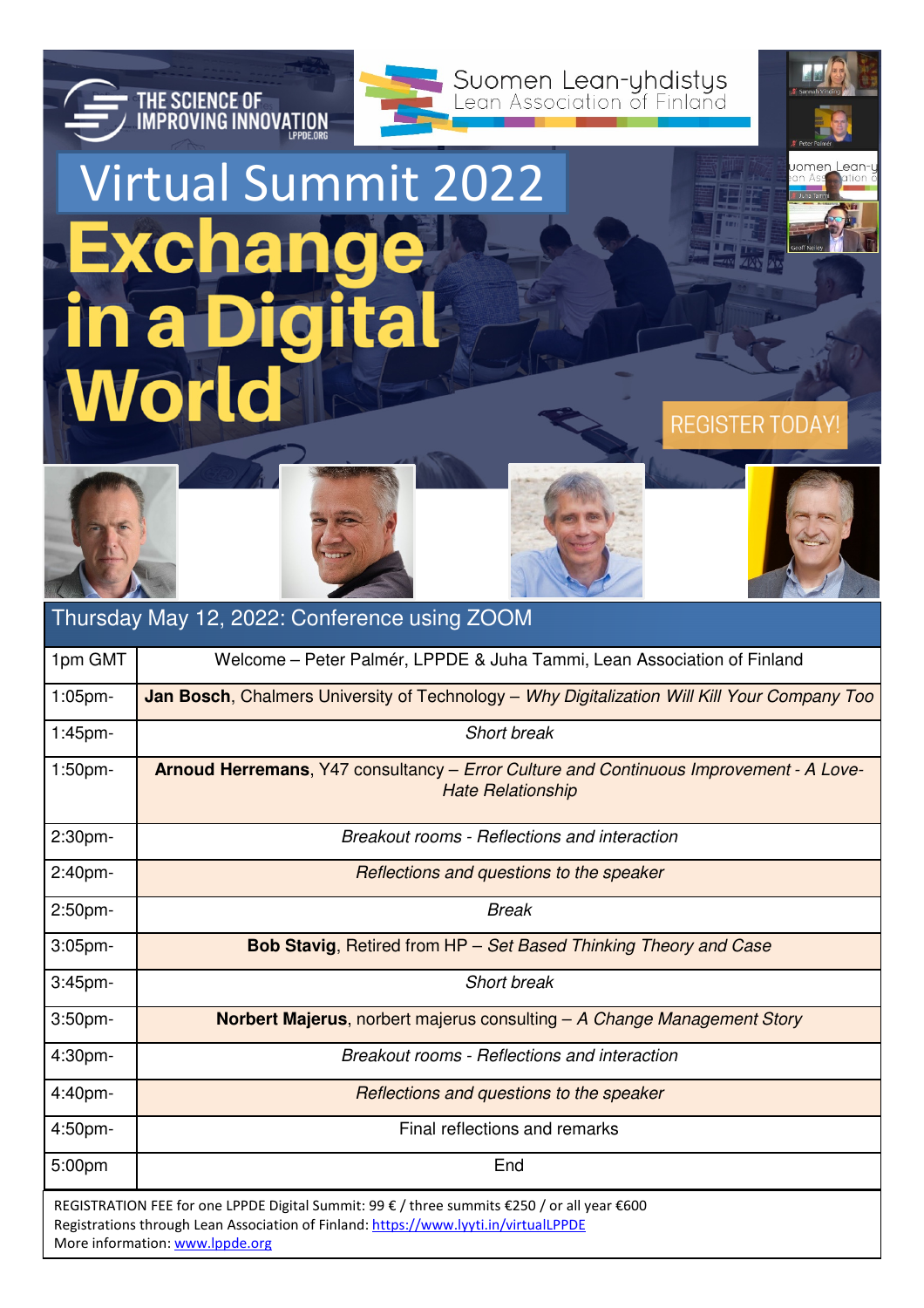

**Peter Palmér**, LPPDE **and Juha Tammi**, Lean Association of Finland Peter and Juha represents the two organizations who organize these virtual events and will moderate the Virtual Summit.



**Jan Bosch**, Professor of Software Engineering, Chalmers University of Technology – Why Digitalization Will Kill Your Company Too



Digitalization is very popular nowadays but there are risks. Jan will reflect on this very actual and important topic. He will use his vast knowledge to throw more light on this subject.



**Jan Bosch** is an executive, professor and consultant with more than 20 years experience in large scale software R&D management and business. Extensive consulting experience with Fortune 500 companies and board member & angel investor in startups. Areas of expertise include digitalization, aligning business and R&D strategy, R&D management, data-driven innovation management and software ecosystems.



**Arnoud Herremans**, Owner, trainer, consultant in Innovation excellence at Y47 consultancy – Error Culture and Continuous Improvement - A Love-Hate Relationship

Error Culture and Continuous Improvement - A Love-Hate Relationship. Arnoud will reflect on the contradictions this title brings to mind and take us through an interesting journey.

**Arnoud Herremans** is a positive, open minded, creative and inspiring person. He is able to create a culture where taking responsibility, ownership and initiative go hand in hand with a profound respect for people. Personal feedback and positive coaching are his main tools. He actively look for what makes people tic and incorporate that personal drive in reaching the goals of the organization.

He has as background in Neuroscience and uses his psychological knowledge and inter-personal skills to shape a team culture that fosters ownership and initiative. Concepts he works with are empowerment, self awareness, positive mind set, involvement and personal feedback.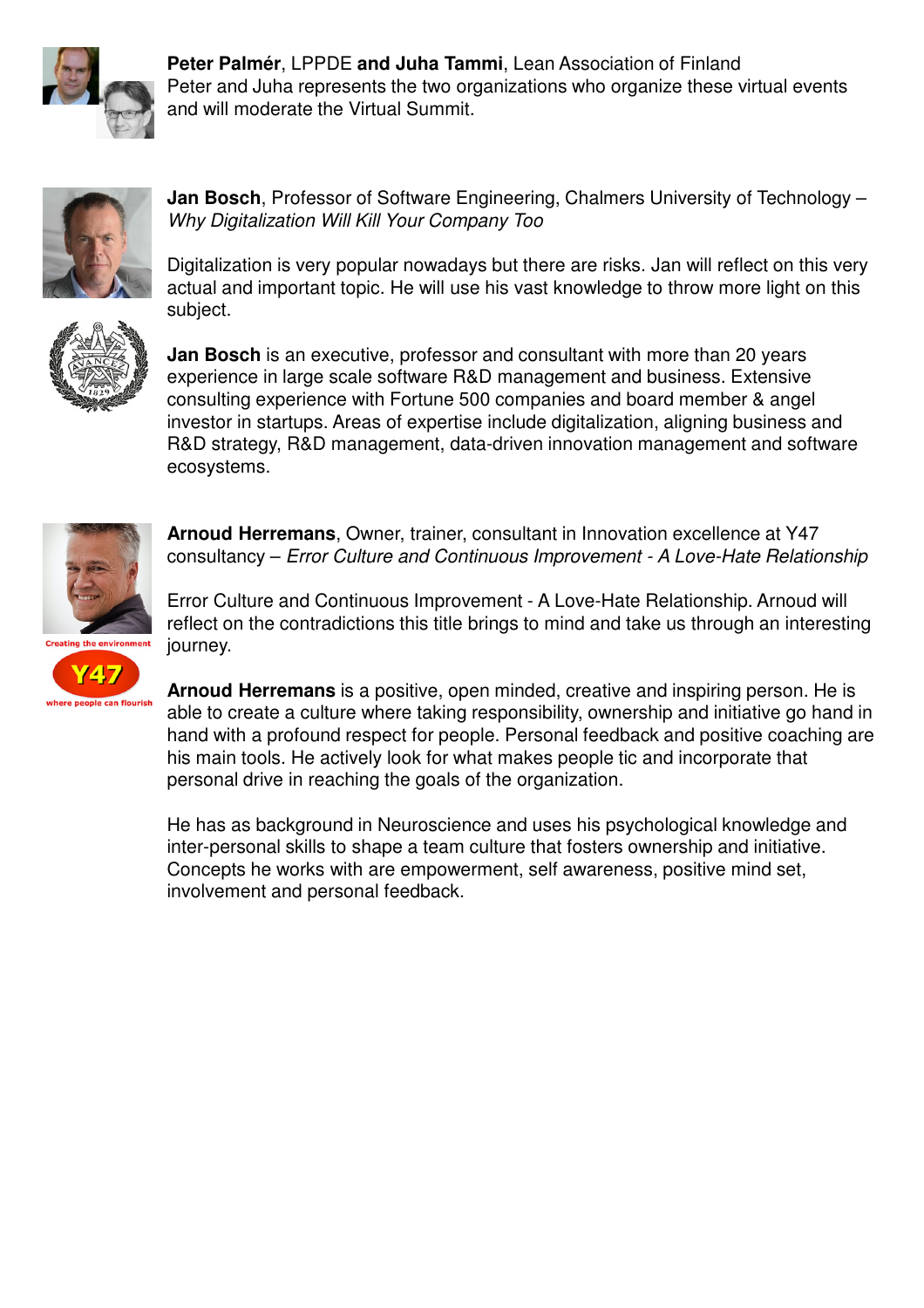

Set Based thinking and SBCE (Set Based Concurrent Engineering) are essential methods in any lean product and process development flow, yet we see very few true applications. Bob will go through the theory of Set Based Thinking and den show it in practice with some cases where he has applied the method in real life.

**Bob Stavig** is a retired HP R&D Project and Program Manager. Experienced in Lean Product and Process Development and Scrum/Agile. Bob spent 35 years at HP, the last 20 as R&D Project and Program Manager in Vancouver, WA.

Bob is an experienced Research and Development Project Manager with strong technical skills, a demonstrated history of working in the information technology and services industry. Skilled in Product Development/Management, Vendor Management, Engineering Management, Business Process Improvement, Factory Operations, and Cross-functional Team Leadership. Strong background and experience with the use of Lean Product and Process Development (16 years) and Lean Manufacturing. International business experience (Asia) in the areas of supplier development, factory operations, and technical management. Program and project management professional with a BS in Mechanical Engineering from Washington State University. Certified Six Sigma Black Belt- ASQ, Certification in Lean Development from University of Michigan, and Certified Scrum Master through Scrum Alliance.